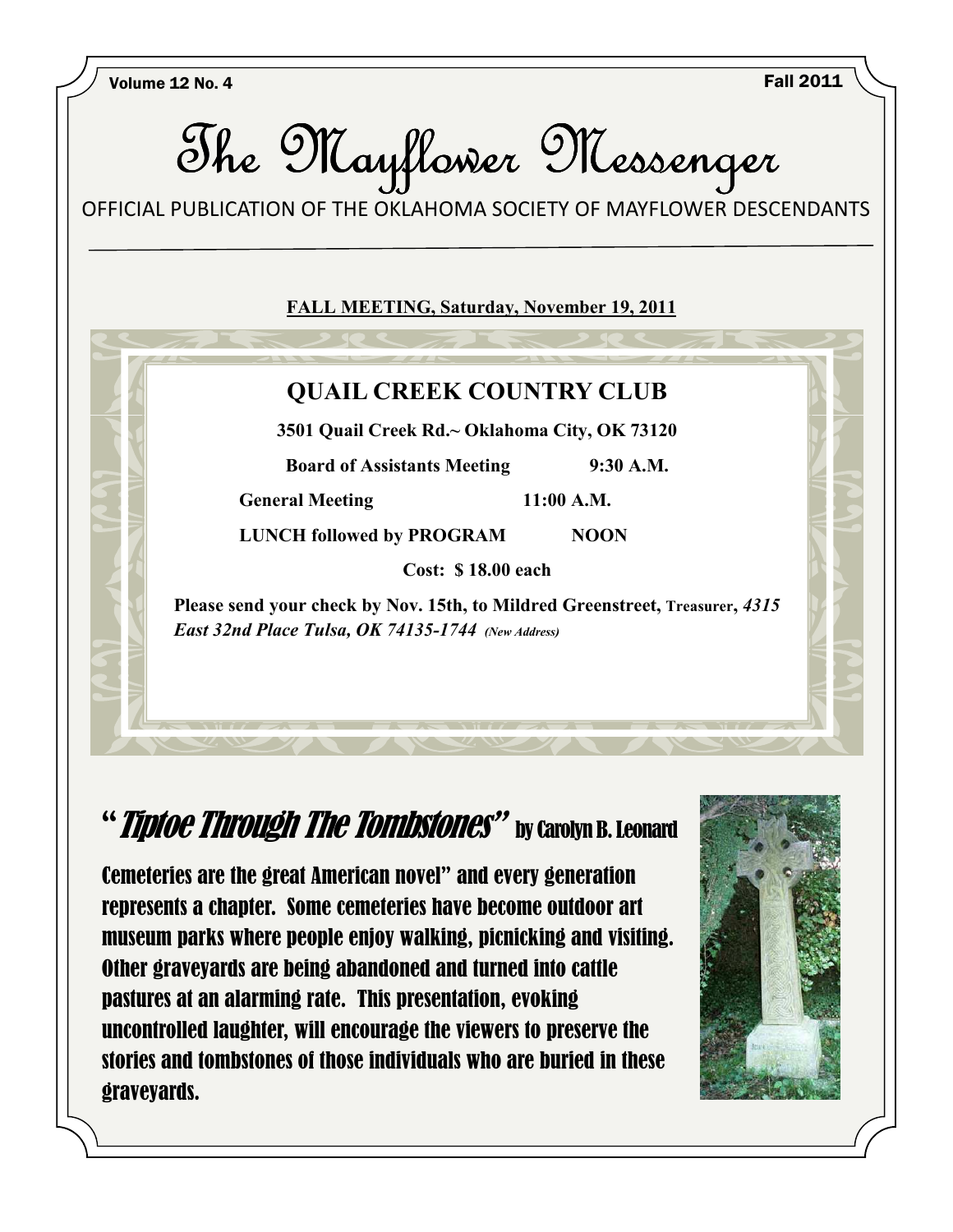



### NEW MEMBERS since last meeting:

Sylvia Sue Ryan, OK#942 GS#83424, Edward Fuller. James Elmer Arnold III, OK#941 GS#83384, Thomas Rogers. Leslie Kay Crow Reid, OK#940 GS#83368, William Bradford. James Prentice Hapgood, OK#939 GS#83302, William Brewster. Alexa Morgan Hapgood, OK#938 GS#83301, William Brewster. Rachael Cooper Mason, OK#937 GS#83267, Richard Warren. Gerold Dee Oberlender, OK#936 GS#83217, John Alden. Diane Seebass, OK#935 GS#83089, John Howland. William Hobert Mills, OK#934 GS#83076, Edward Doty. Beth Wright Randolph, OK#933 GS#83070, J.Alden/P.Mullins. Diane Ruth Stroud, OK#932 GS#83069, Edward Doty. Ashley Samira Baer, OK#931 GS#82993, Richard Warren.

#### **IN MEMORIUM:**

Dian Southworth Wadley, died August 13, 2011. She was OK #599. Beverly Rice Wade, died January 7, 2011. She was OK #273.



**Published in The Oklahoman on May 8, 2011 the following is an obituary of our former Governor, Prentice Hapgood, who served from 1998 to 2000.** 



December 17, 1923 - May 6, 2011 **EDMOND** Prentice Hapgood, 87, died on May 6, 2011. He is survived by his wife, Mary Strueber Hapgood, and two sons - Joe Hapgood of Edmond, and Vince Hapgood of Grapevine, Texas, and their respective spouses, Kris Hennessey Hapgood and Toni Deese Hapgood; along with four grandchildren, Alyssa Hapgood Collins and her husband Brian Collins, David Hapgood, Alexa Hapgood, and Jay Hapgood; and one great-grandson, Jack Collins. Also surviving is one sister and three nephews. Prentice Hapgood was Claims Attorney for Conoco's insurance carrier in Ponca City from 1968 to 1987 and Claims Counsel in Conoco's Legal Department in Houston from 1987 to 1990. The Hapgoods retired in Edmond in 1990. Hapgood was born in Hartford, CT on 12-17-1923 and moved with his family to Santa Fe, NM in 1939. He was a

Navy veteran of World War II and completed his undergraduate work at the University of New Mexico in 1949. In the late 1940s, he acquired and consolidated a tract of land that became the Glorieta Baptist Assembly. Hapgood graduated from the University of Houston Law School in 1959 and was admitted to the Texas Bar in 1960. Hapgood was an active Episcopalian in Oklahoma, having served on the Diocesan Council and on a Bishop's Search Committee, as well as attending many Diocesan conventions. Early in his retirement, Hapgood volunteered in the job placement section of REST, a day shelter for the homeless, and for two years served as a Board member of Common Cause Oklahoma. Funeral services are as follows: Mass of Christian Burial at St. Mary's Episcopal Church, Edmond, 6:30 p.m., Tuesday, May 10, 2011. Private interment in Ponca City.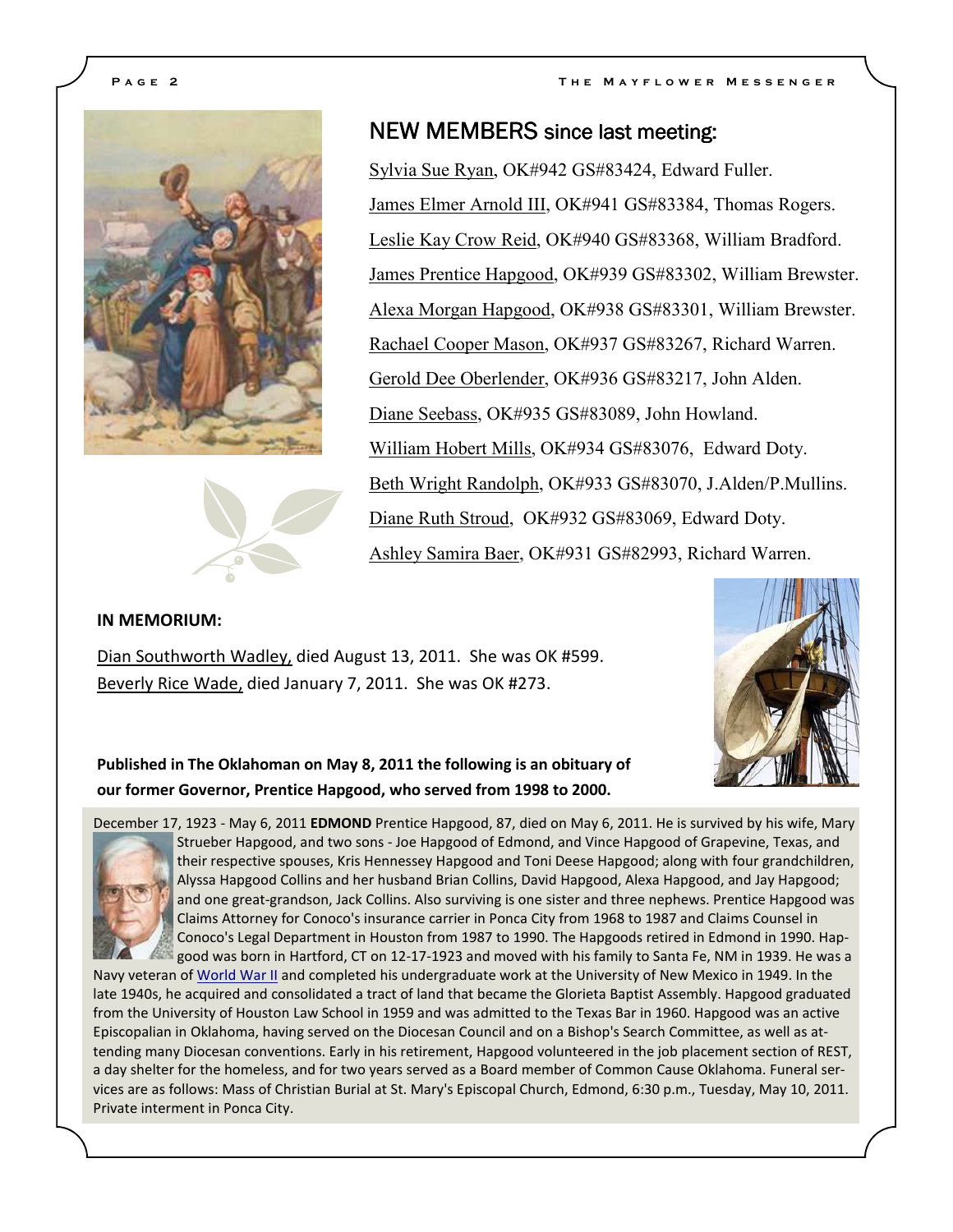# Governor's Message











Growing up in New England, I always enjoyed the beautiful colors of the leaves in the fall; however the raking of leaves was not as enjoyable. The county fairs in northwest Connecticut were an enjoyable family activity. Farmers would show the produce they grew for ribbons, not much different than the produce shown at the Oklahoma State Fair. The county fairs were usually along a two lane highway in the middle of a farmer's field with the fall foliage surrounding the field. This year our 100 degree days burned up my garden pretty quickly, as it did many other backyard gardens. It sure is good we have a neighborhood grocery store to visit and purchase our produce.

Our Pilgrim ancestors did not have that luxury and a bad harvest was a sure sign of a very bad winter. In 1623, tradition tells us that each person only received five kernels of corn a day. If we lived back then, this year's harvest would surely have meant we would be rationing our food. In reality, we have no concept of what our ancestors' lives were really like, because we simply have no frame of reference. The majority of us have never suffered real hunger or poverty, except those of our elders who lived through the Depression.

This Thanksgiving as we remember the great hardships our ancestors endured, let us also be mindful of those in need. Let us honor their memory by caring for those in our community who need our help.  $\circ$ 

 $\mathfrak{H}$ enry Baer<sup>III</sup>

**Answers to the Quiz** from the last meeting: 1-c, 2-b, 3-a, 4-b, 5-c, 6-c, 7-b and 8-b.



*The Oklahoma Society of Mayflower Descendants was founded in 1947 and includes 270 members.* 

![](_page_2_Picture_15.jpeg)